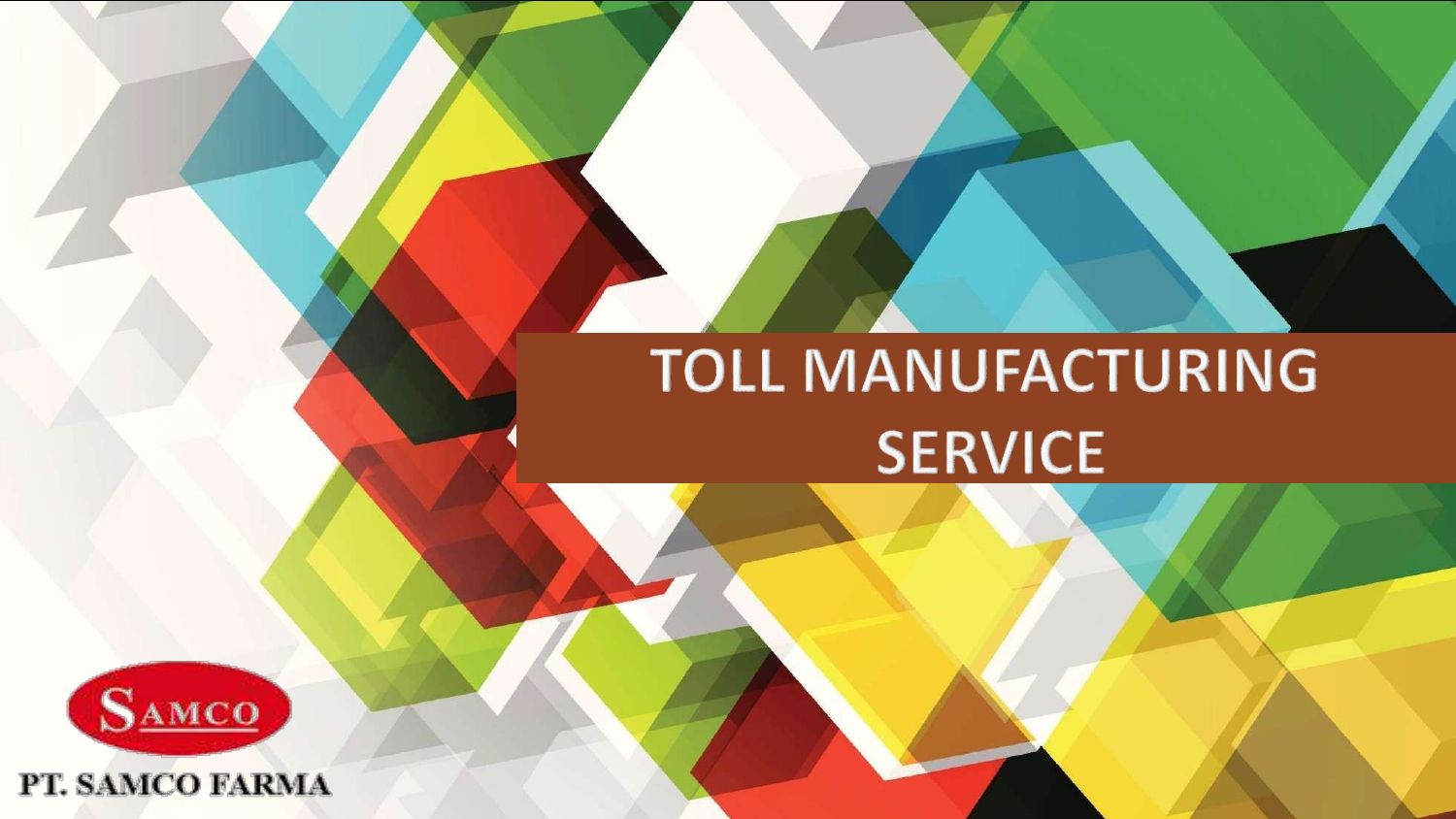

# What is Toll Manufacturing

Toll Manufacturing (Maklon)

Is manufacture product service for other companies in accordance with the specification have been determined by customer

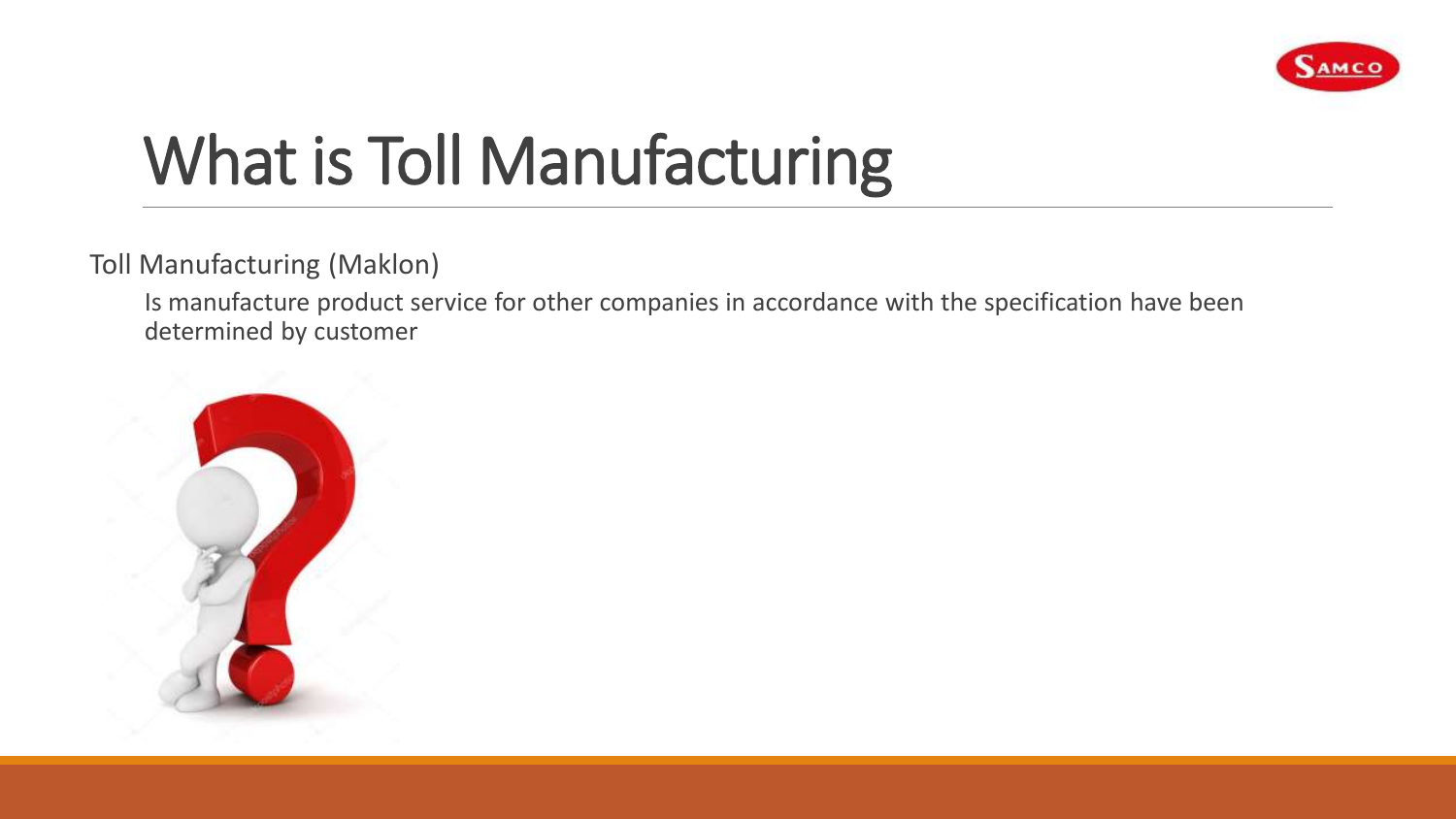

## Benefit of Toll Manufacturing

 $\equiv$ 

### **It's an on-demand service**

allows companies to offer their services on-demand and at all times, as part of an arrangement that is beneficial for both the customer and the manufacturer

**It's cost-effective It's a time saver**

It allows them to keep the cost at just manufacturing, without having to factor in equipment costs, facility costs and employee salaries.

Toll manufacturing can help you to get your products on the market as quick as possible, which may be especially helpful if products are in high demand and out of stock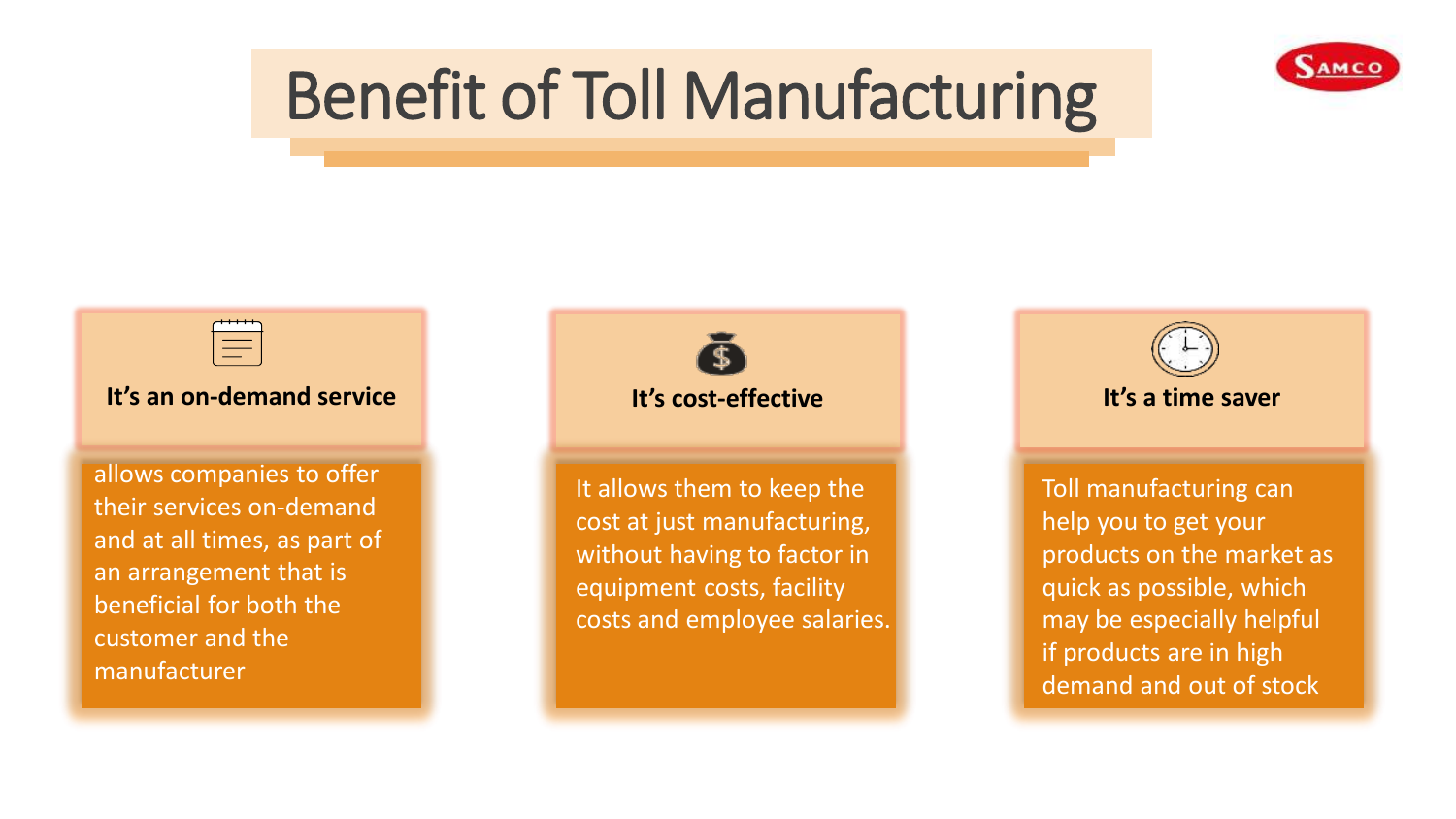

### **SAMCO**

### Our Toll In Manufacturing Capability

- **1. Capability**
	- Solid form
		- $\Box$  Tablet
		- $\Box$  Tablet film coating and sugar coating
		- $\Box$  Capsule
	- Liquid
		- Syrup
		- $\Box$  Dry syrup
		- $\Box$  Suspension

### **2. Our Facility**

- Betalactam
- Non Betalactam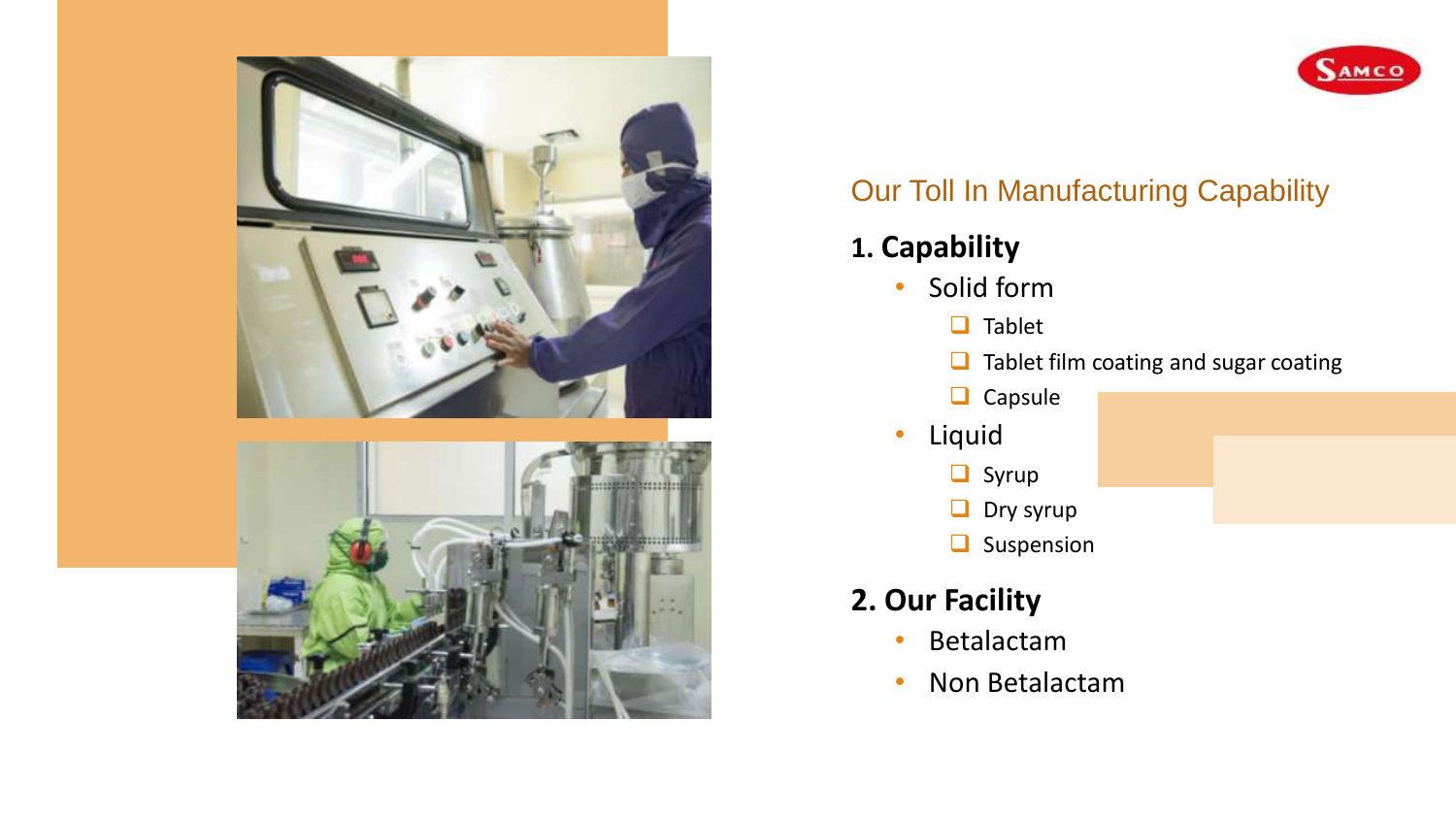

### Toll Manufacturing Flow Process

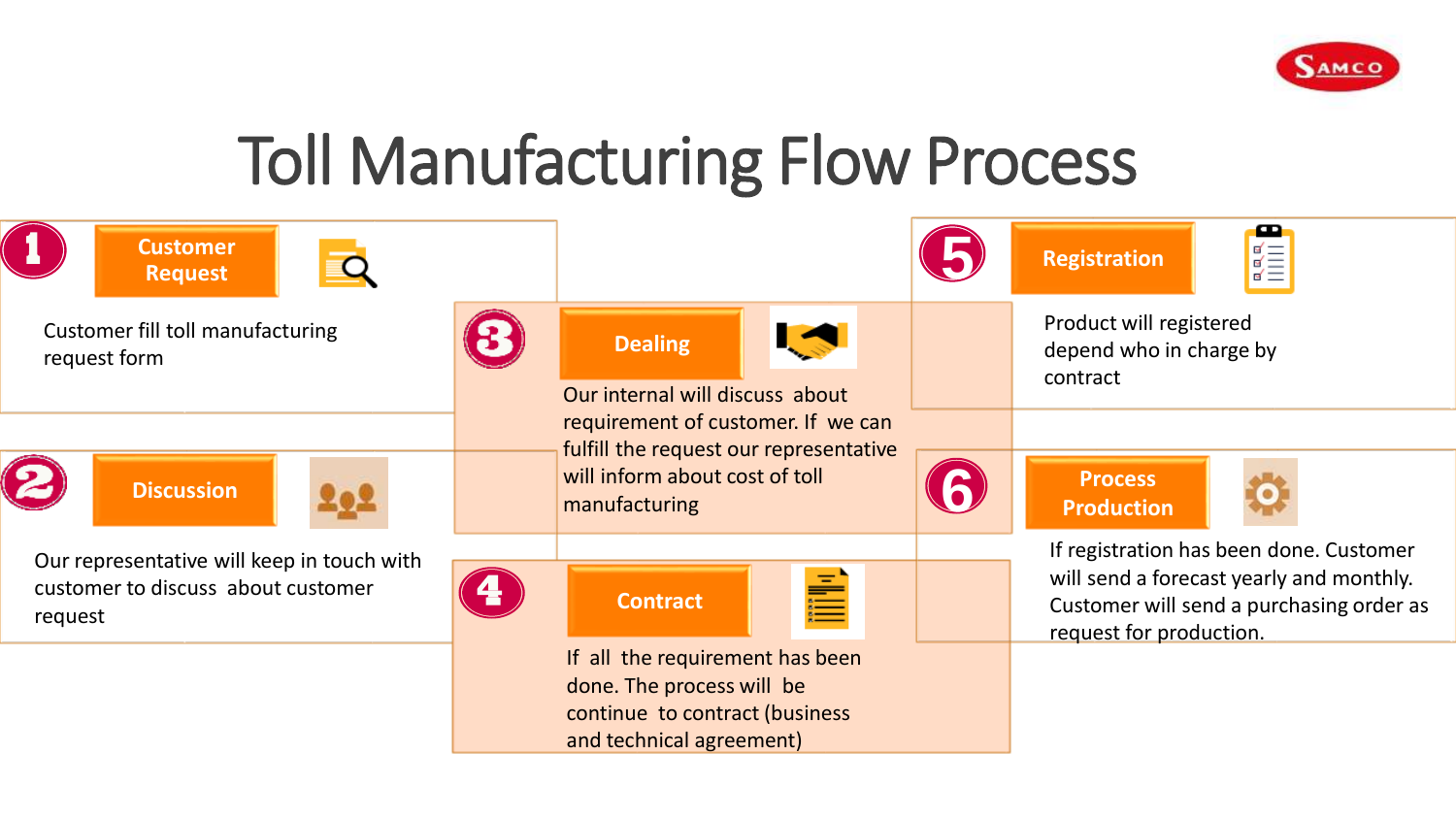

### Meet Our Partner



P.T. MAHAKAM BETA FARMA